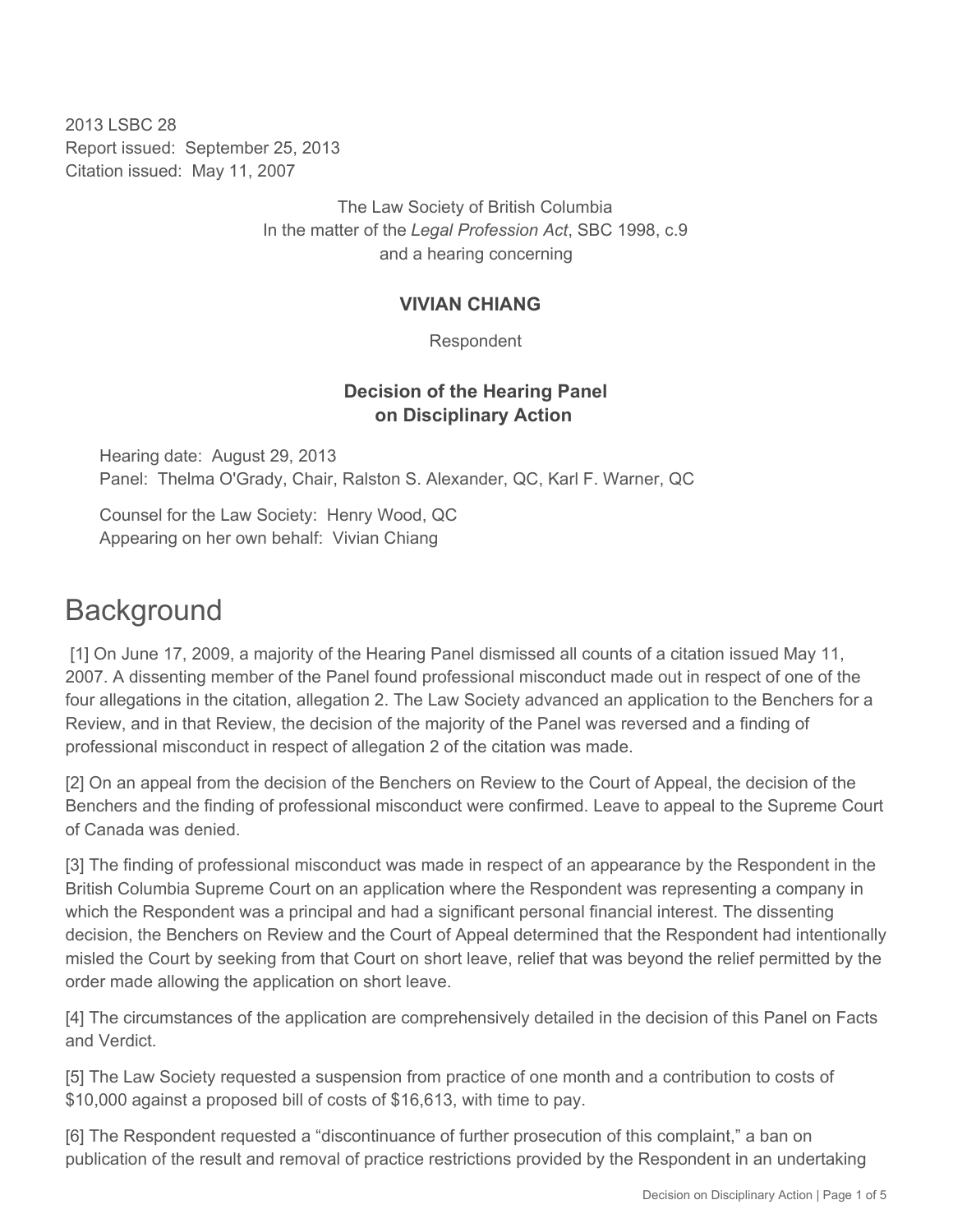from her at an early stage in this proceeding.

# **DISCUSSION**

[7] It is for the Panel to determine the appropriate discipline to be imposed in the circumstances of this citation, and to that end the Panel has reviewed the factual circumstances of the determination in light of the helpful guidance provided by the reasoning of the Law Society discipline decision referred to as " *Ogilvie*" and reported as *Law Society of BC v. Ogilvie*, [1999] LSBC 17.

[8] The primary mandate of the Law Society is to protect the public interest in the administration of justice. The authority to discipline members for professional misconduct is an adjunct of that mandate and is particularly engaged when the demonstrated misconduct has a direct impact upon the public interest in court proceedings. Our deliberations were assisted by helpful submissions on the *Ogilvie* considerations from counsel for the Law Society.

## **Nature and Gravity of the Conduct Proven**

[9] The obligation to be forthright and honourable to the Court in the course of a presentation is a core value of our profession. There can be no flexibility in this determination as the Court must be able to rely upon counsel to provide reliable information in all respects of the matters before the Court. It is in this respect that the fundamental gravamen of this citation is founded. The Respondent failed in her obligation to present an honest statement of the basis for her presence in the Court and the Court was misled in the result.

[10] The misconduct thus demonstrated is at a very high level of significance given the importance of integrity and honour required of members in the discharge of their duties, and particularly in the discharge of their duties to the Court.

## **Age and Experience of the Respondent**

[11] This *Ogilvie* factor will have greater significance where the alleged misconduct has a characteristic dependent upon an error in judgment in a practice decision. In the circumstances of this citation however, the integrity issues raised by the behaviour are not dependent upon a lack of age or experience, but speak instead to a more fundamental shortcoming.

#### **Previous Character**

[12] The Respondent has had a previous discipline encounter with the Law Society in the nature of a Conduct Review. The conduct described in that review does not provide any insight into the character of the Respondent.

## **Advantage to be Gained by the Respondent**

[13] The entire matter of the advantage to be gained by the Respondent is at the centre of this citation. It has now been conclusively determined that the misconduct for which the Respondent has been found responsible was motivated by her desire to protect a wasting inventory of fruit product. The Respondent sought to protect her financial stake in the outcome of the litigation, and in that process disregarded clear directions from the Court about the limits of her ability to seek redress.

[14] It was the Respondent's stated and repeated preoccupation with the financial consequences of the subject dispute that, at the end of the day, persuaded the various tribunals before which she appeared that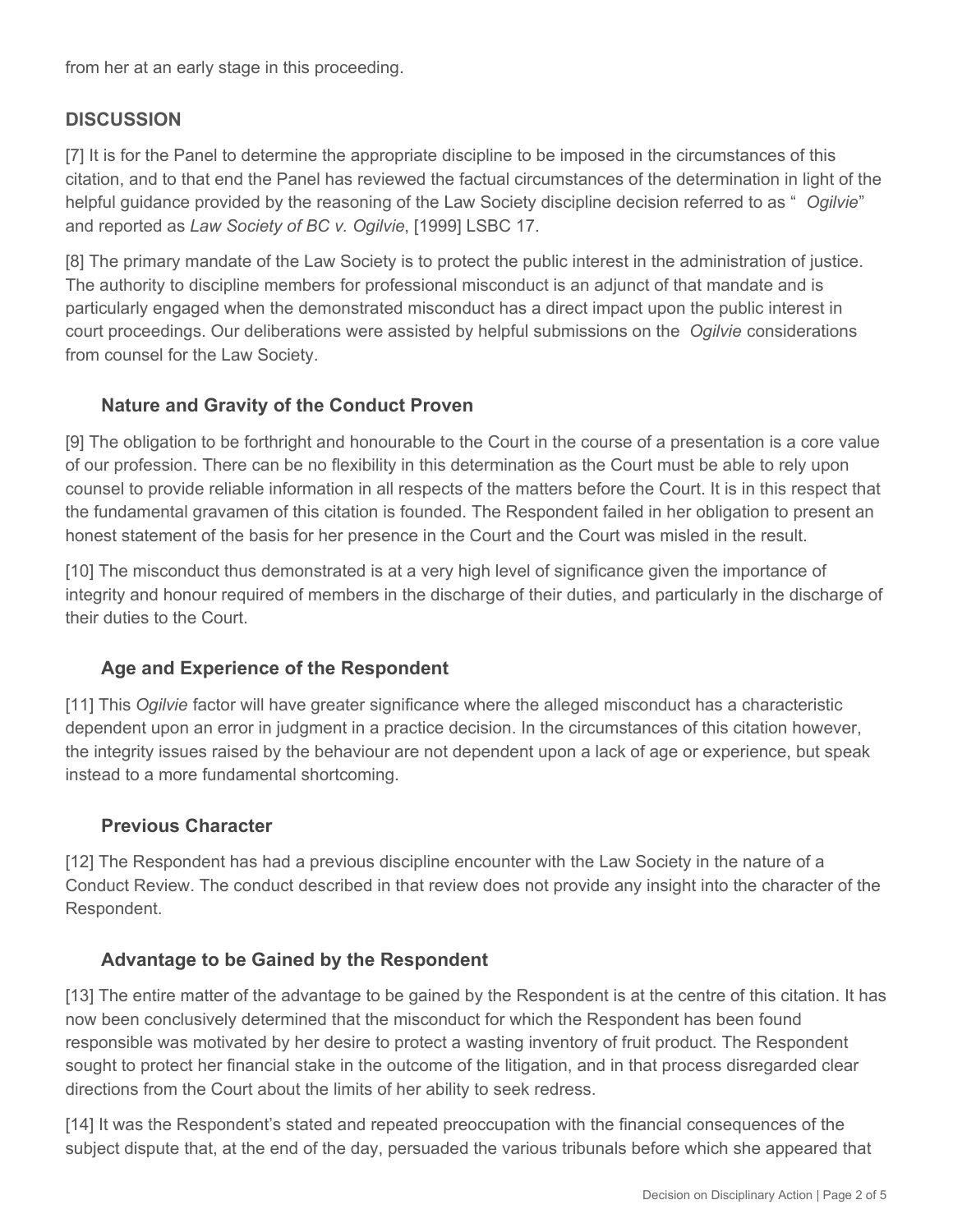she was acting wilfully and knowingly contrary to instructions provided and acknowledged.

# **Acknowledgement of the Misconduct/The Possibility of Remediation and Rehabilitation/and the Need for Specific Deterrence**

[15] Counsel for the Law Society usefully combined these three *Ogilvie* considerations together for examination as one. We agree with that approach because they represent the most troubling aspect of this entire discipline proceeding.

[16] The regrettable reality of this combined array of considerations is that the Respondent has demonstrated no acknowledgement of misconduct and, in her presentation at the disciplinary action hearing, sought again, as she did in the Court of Appeal, to re-open the findings of fact and to re-argue their import. Rather than acknowledge any wrongdoing, the Respondent engaged in a vitriolic attack on the motives and behaviour of the Law Society. The attacks included suggestions that the Law Society was in the thrall of the large Vancouver law firms and that the allegations were in part motivated by racial bias against the Respondent.

[17] The extent to which the Respondent has strayed beyond credible submissions as demonstrated above speaks at least to a serious judgmental deficiency in the Respondent. The Panel has sincere apprehensions that the Respondent's proximity to the dispute has destroyed any objectivity she might have in respect of it and is another regrettable aspect of this troubled history.

[18] Counsel for the Law Society suggests that the Respondent has confused "prosecution" with "persecution", and the Panel agrees with that characterization. We add that it is indeed a most regrettable aspect of the matter, and despite the Respondent's refusal to acknowledge her misbehaviour, it is hoped that the Respondent will at least see this outcome as providing the opportunity "to put this all behind her," an outcome she requested as part of her submission to the Panel on discipline action.

[19] The Respondent's inability to acknowledge professional misconduct following the confirmation of that finding by the Benchers on Review and the Court of Appeal has been a matter of concern to the Panel. Her continued insistence (even at the disciplinary action hearing) that the impugned behaviour was merely a miscommunication suggests to the Panel that the seriousness of the misconduct has still not been recognized by the Respondent.

# **The Need to Ensure the Public's Confidence in the Integrity of the Profession**

[20] The Respondent argued repeatedly that no member of the public had a complaint against her and that no one had been harmed by her behaviour. Both comments are untrue, which must be explained. The Respondent errs by separating the complainants (lawyers for responding litigants) from their clients. There can be no doubt that the clients were negatively impacted by the misbehaviour of the Respondent. They were faced with additional unjustified costs and were involved in a litigation that was protracted, at least in part, by the misleading behaviour of the Respondent.

[21] The fact that it was the two lawyers that advanced the initial complaint does not relieve their clients from the impact of the misleading behaviour. This distinction appears to be one that the Respondent does not understand.

[22] It is also clear that the public's confidence in the integrity of the profession will necessarily be impaired by any reasoned review of the facts of this case. These things are not supposed to happen when members of the legal profession are directing the conduct of the litigation.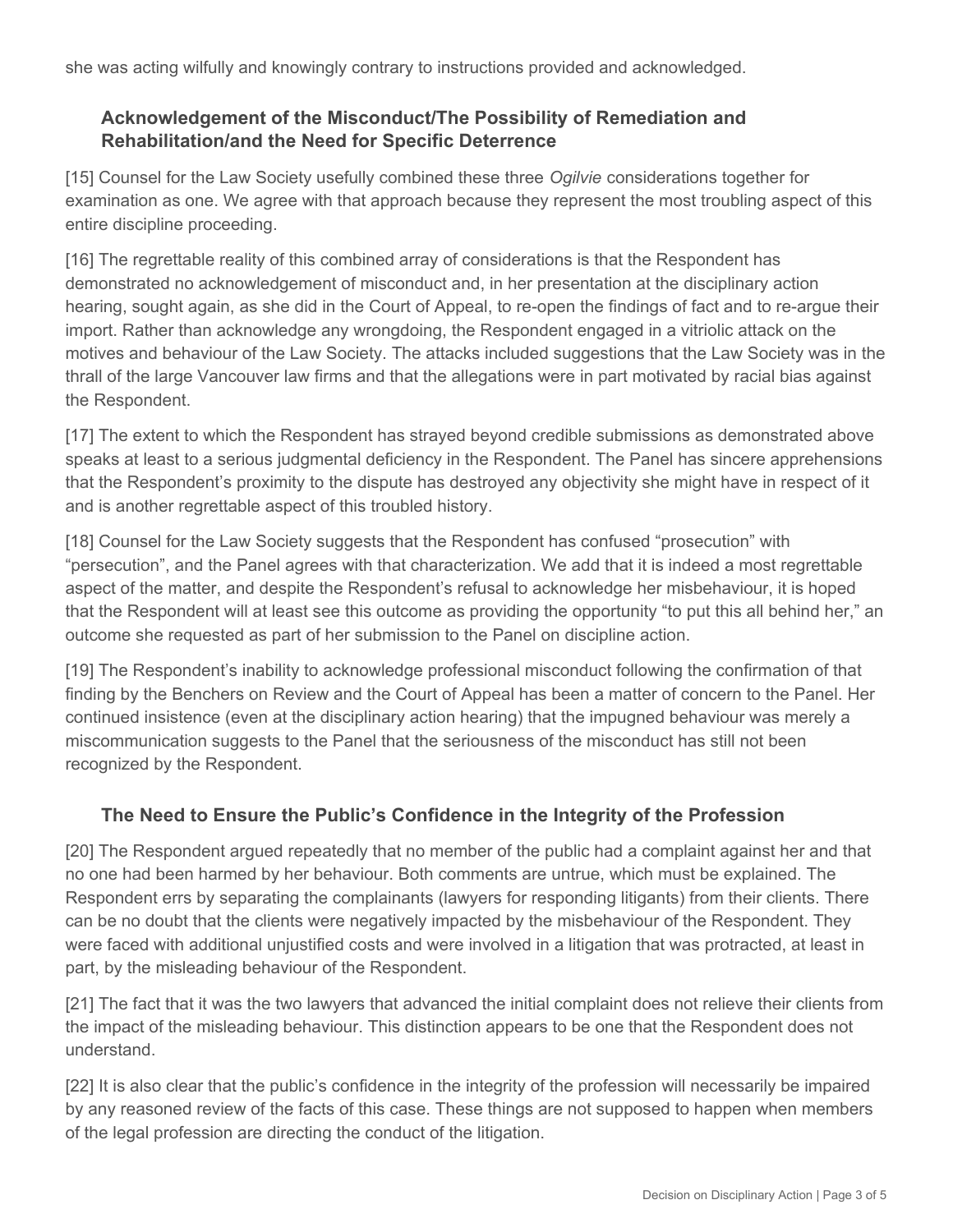# **Impact of the Proposed Sanction upon the Respondent**

[23] In responses to questions from the Panel at the disciplinary action hearing, the Respondent appeared not to be actively engaged in the practice of law. She advised that she was doing "consulting" work on a part-time, often pro bono, basis. It is the view of the Panel that the Respondent would not be extraordinarily impacted by a suspension of her entitlement to practise law. The Panel did consider that some of the Respondent's descriptions of her "consulting" work might well be the practice of law. An example of our concern in this regard is the incorporation of companies, a behavior described by the Respondent as a component of her "consulting" practice".

[24] The extent to which the Respondent is in the active practice of law in a conventional manner is not clear. We are of the view that the Respondent's consulting practice would likely be impaired in some ways by a suspension.

# **Range of Sanctions Imposed in Prior Discipline Decisions for Similar Conduct**

[25] Reported decisions indicate a substantial consistency of consequence from circumstances where the finding of professional misconduct is the result of misleading the Court. The usual consequence is suspension from the entitlement to practise law for a period of time.

[26] We are satisfied that that is an appropriate penalty in this case, and any inclination to relieve against this determination withers in the face of the steadfast refusal of the Respondent to accept responsibility for her conduct.

[27] The reported cases suggest that the penalty for misleading behaviour can be a fine or a period of suspension in the range from 30 to 90 days. The cases in which a fine was imposed are generally found to be situations where there is an explanation for the behaviour that suggests an absence of intent or a result from a mistake or misunderstanding. The longer periods of suspension were provided in those instances where there was particularly egregious misbehaviour or repeat instances of misleading behaviour.

## **REFERENCES**

[28] The Respondent submitted three letters of reference to the Panel in support of her submission. The letters of reference were considered by the Panel in its deliberations on the appropriate discipline outcome.

[29] Following the completion of the hearing, but before the Panel had issued its decision, the Respondent requested an opportunity to submit further letters of reference that she had received after the discipline hearing concluded. Counsel for the Law Society had no objection to the Panel's suggestion that further letters of reference would be accepted and that advice was provided to the Respondent. Two additional letters were received and reviewed by the Panel.

[30] None of the reference letters mentioned Ms. Chiang's current discipline matter with the Law Society of British Columbia.

## **DISCIPLINE**

[31] We are of the view that the circumstances of this case require that a period of suspension of one month be imposed, and we so order. The Respondent did not offer any explanation for the conduct that would allow a lesser penalty to be imposed. As indicated earlier, it is the view of the Panel that the Respondent has yet to develop an appreciation for the extent to which she has misconducted herself, despite a strong message to that effect from the highest court in this Province.